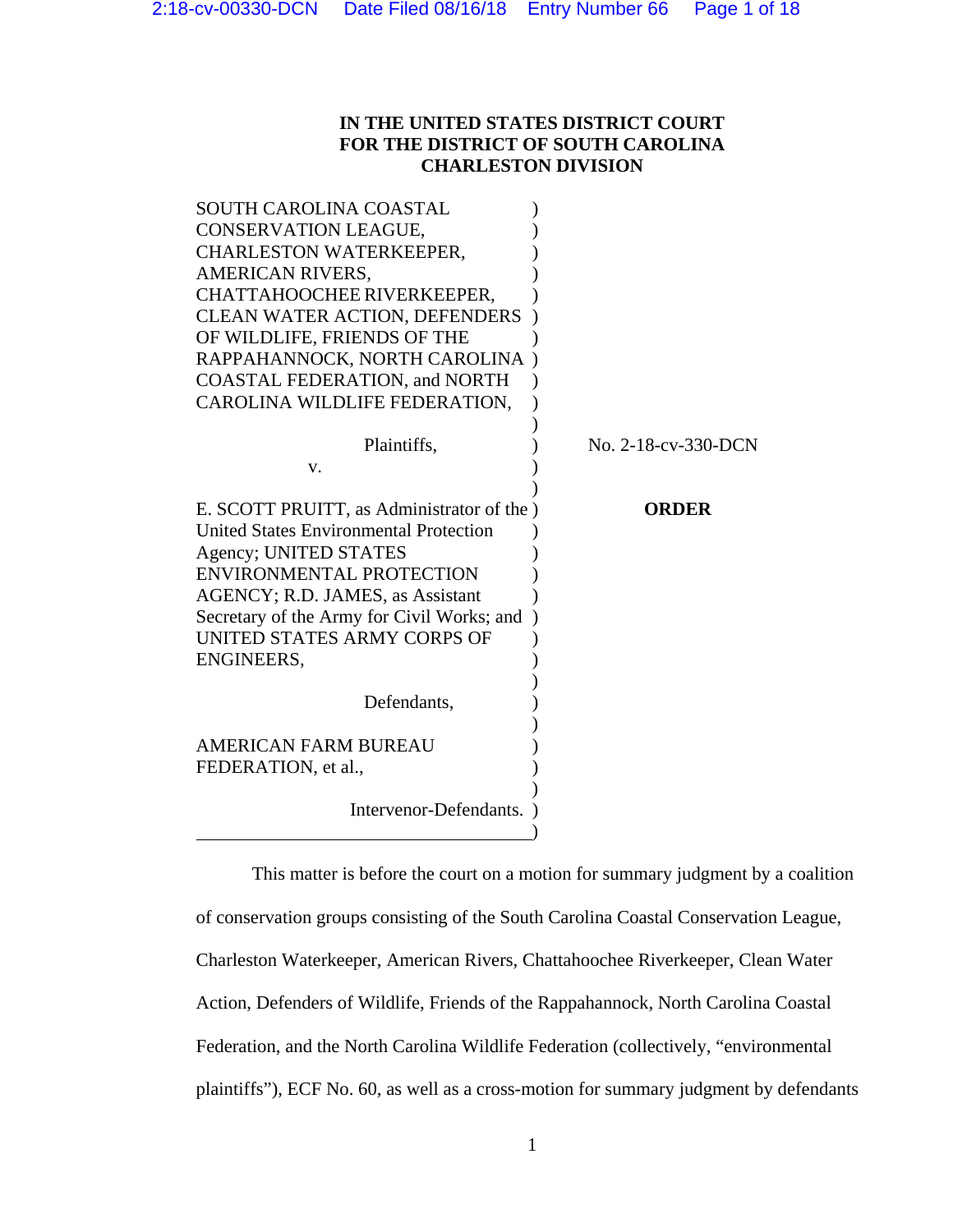Scott Pruitt ("Pruitt"), the United States Environmental Protection Agency ("the EPA"), Ryan Fisher ("Fisher"), and the United States Army Corps of Engineers ("the Army Corps") (collectively "the government"), ECF No. 62. Intervenor-defendants American Farm Bureau Federation, American Forest & Paper Association, American Petroleum Institute, American Road and Transportation Builders Association, Leading Builders of America, Matagorda Farm Bureau, National Alliance of Forest Owners, National Association of Home Builders, National Association of Manufacturers, National Cattlemen's Beef Association, National Corn Growers Association, National Mining Association, National Pork Producers Council, National Stone, Sand and Gravel Association, Public Lands Council, Texas Farm Bureau, and U.S. Poultry & Egg Association's (collectively, "the business groups") have filed a response in support of the government's cross-motion. ECF No. 63. For the reasons set forth below, the court grants environmental plaintiffs' motion for summary judgment, denies the government's cross-motion for summary judgment, and enjoins the Suspension Rule nationwide.

#### **I. BACKGROUND**

 This case arises out of the promulgation of a rule ("the Suspension Rule") that suspends the 2015 Clean Water Rule ("the WOTUS rule") for two years. The Clean Water Act ("the Act") prohibits discharge of pollutants from a point source into "navigable waters" without a permit. 33 U.S.C. §§ 1311(a), 1342, 1344, 1362(12). The Act defines "navigable waters" as "waters of the United States, including the territorial seas" but does not define what constitutes "waters of the United States." In 1980, the Environmental Protection Agency ("the EPA"), and in 1982, the Army Corps of Engineers ("the Army Corps") (together, "the agencies"), issued a regulation that defined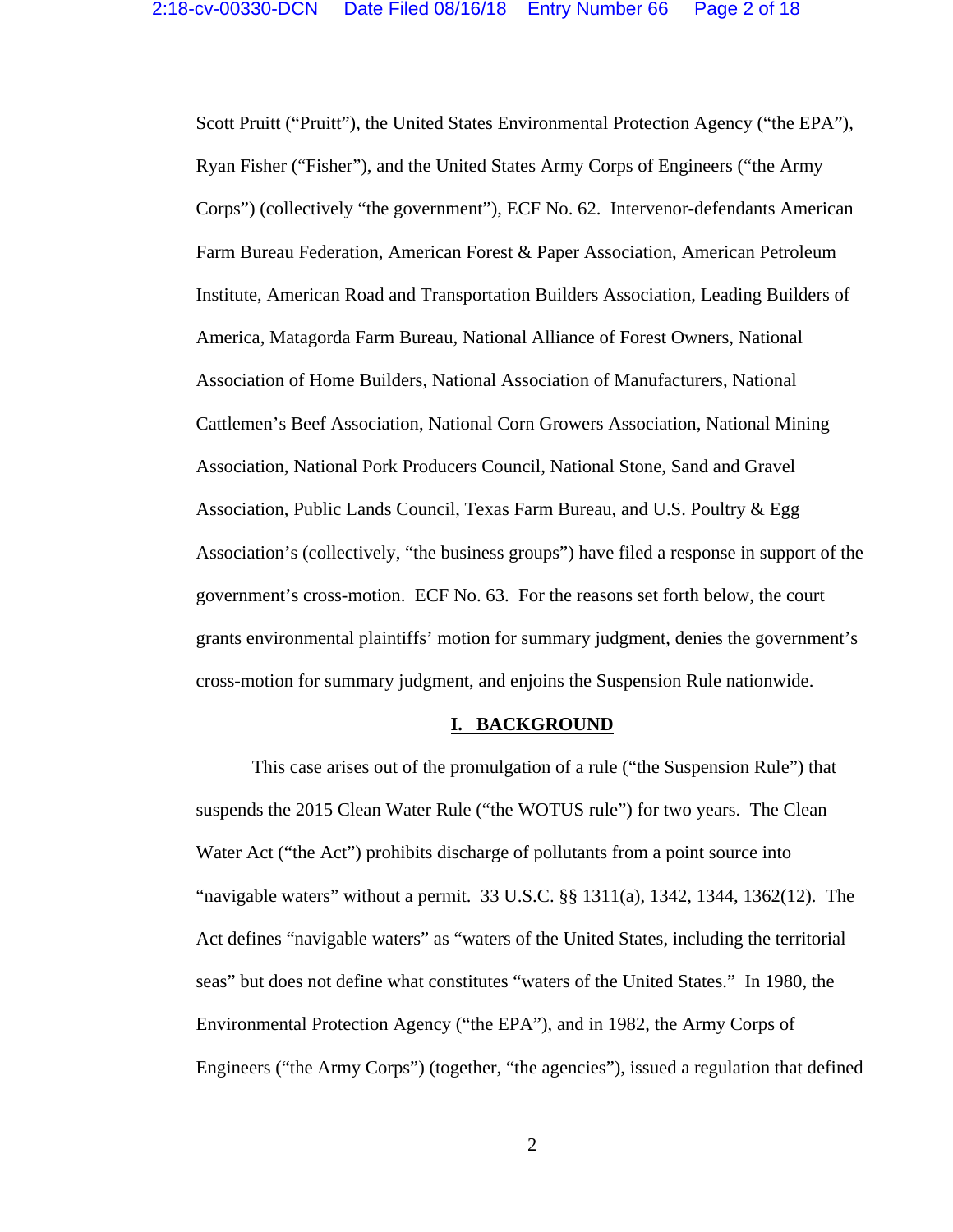the term "waters of the United States," (hereinafter, "the 1980s regulation"). Under the 1980s regulation, the term "waters of the United States" included interstate waters, such as interstate wetlands, "intrastate lakes, rivers, streams (including intermittent streams), mudflats, sandflats, wetlands, sloughs, prairie potholes, wet meadows, playa lakes, or natural ponds," and wetlands adjacent to these waters. The 1980s regulation specifically excluded "waters that are themselves wetlands" as a "waters of the United States."

 On August 28, 2015, the EPA and the Army Corps enacted the WOTUS rule to clarify what types of waters constitute a "waters of the United States" and are thus covered by the Act. The WOTUS rule replaced the 1980s regulation and includes seasonal streams, wetlands, and tributaries as a "water of the United States." Soon after its enactment, the WOTUS rule became embroiled in litigation, with cases being brought in district courts across the country, including the Southern District of Texas ("the Texas litigation"). The government petitioned the Judicial Panel on Multi-District Litigation to consolidate these district court actions, which the Panel denied in October 2015.

 All of the challenges to the district court decisions regarding the WOTUS rule were consolidated in the Sixth Circuit. In February 2016, the Sixth Circuit ruled that it had original jurisdiction over challenges to the WOTUS rule and issued a nationwide stay of the rule. At the time that the Sixth Circuit issued its nationwide stay of the WOTUS rule, the District of North Dakota had issued a preliminary injunction against the WOTUS rule effective in thirteen states. As a result of this ruling by the Sixth Circuit, the pending district court cases were either stayed or administratively closed. On January 22, 2018, the United States Supreme Court ruled that the circuit courts did not have original jurisdiction to review the WOTUS rule, and that challenges must continue to be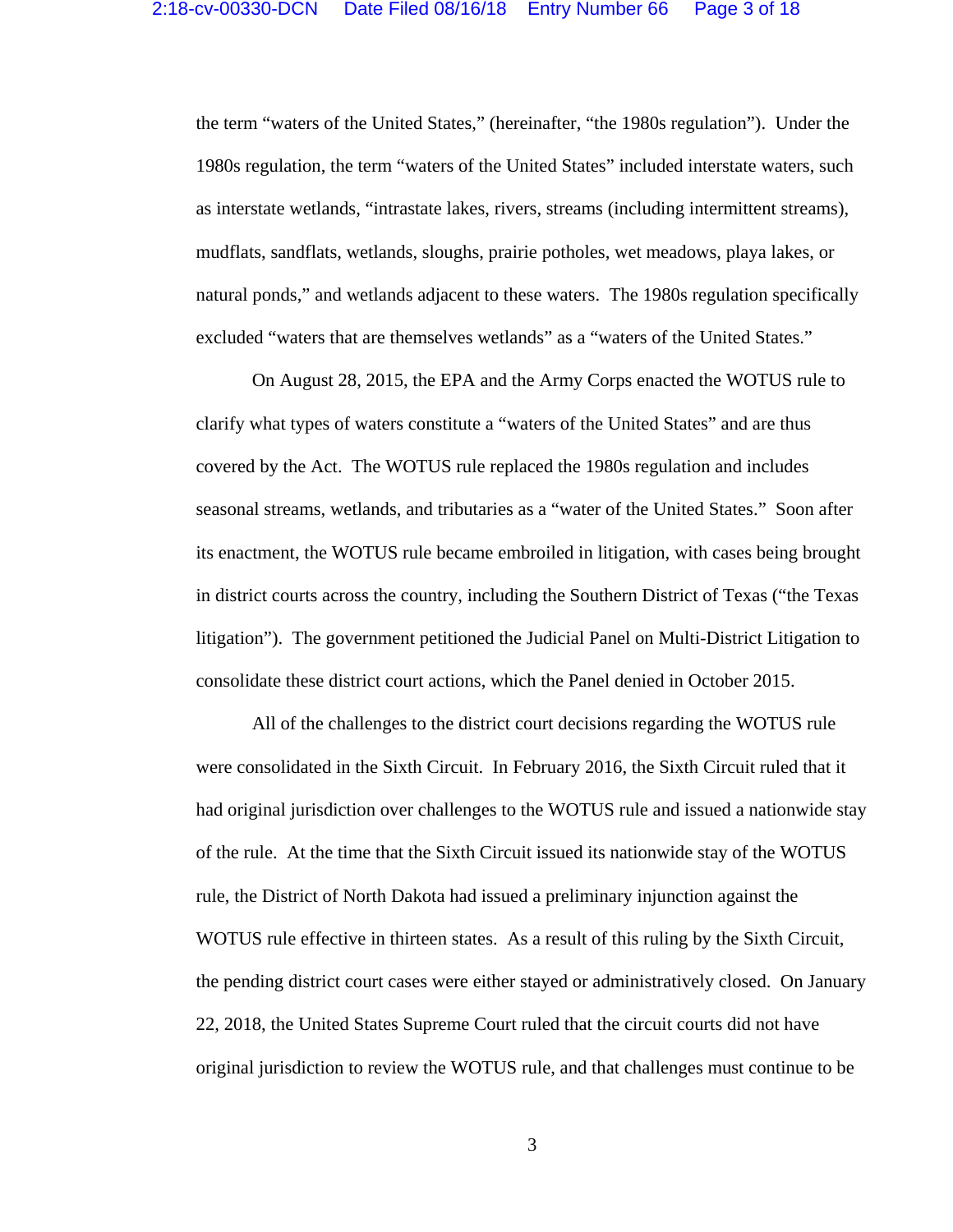filed in the district courts. The Sixth Circuit then vacated the nationwide stay of the WOTUS rule. The injunction against the WOTUS rule issued by the District of North Dakota stayed in place.

 On February 28, 2017, President Donald Trump issued Executive Order 13778 entitled "Restoring the Rule of Law, Federalism, and Economic Growth by Reviewing the 'Waters of the United States' Rule," which directed Pruitt, the Administrator of the EPA, and Fischer, the Assistant Secretary of the Army for Civil Works, to "review the . . . [WOTUS rule] . . . for consistency with . . . [administration] policy . . . and publish for notice and comment a proposed rule rescinding or revising the rule, as appropriate and consistent with [the] law." On February 6, 2018, the Suspension Rule was published in the Federal Register. The effect of the Suspension Rule to delay the WOTUS rule until 2020, and in the interim period the controlling interpretation of "waters of the United States" was that prescribed by the 1980s regulation which had been in place prior to the WOTUS rule.

 On the same day that the Suspension Rule went into effect, environmental plaintiffs filed suit against the manner in which the Suspension Rule was enacted. Environmental plaintiffs allege the following claims: (1) in promulgating the Suspension Rule, the EPA and Army Corps violated the Administrative Procedure Act ("APA") by taking action with inadequate public notice and comment as prescribed by the APA; (2) the government's failure to consider the substantive implications of suspending the WOTUS rule in enacting the Suspension Rule was arbitrary and capricious under the APA, which directs federal agencies to "examine the relevant data and articulate . . . satisfactory explanation[s] for  $\dots$  [their] action[s]"; and (3) the government's failure after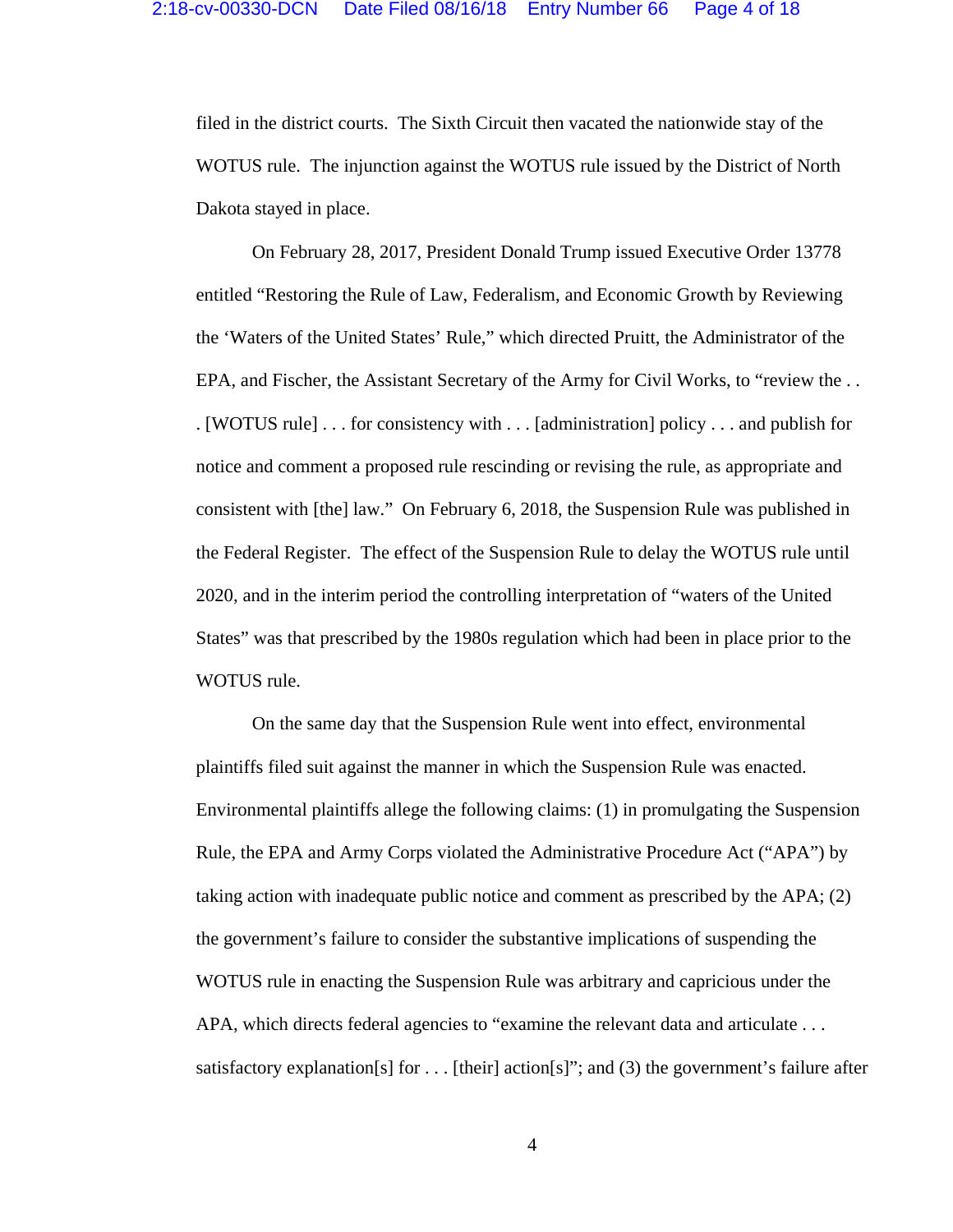enacting the Suspension Rule to restore the 1980s regulation to the Federal Register violates the APA, which requires federal agencies to publish the language of any substantive regulation that they intend to have legal effect. Environmental plaintiffs ask the court to declare that the EPA and the Army Corps acted arbitrarily and unlawfully in promulgating the Suspension Rule, and to vacate the Suspension Rule.

This motion has been fully briefed and is now ripe for the court's review.

### **II. STANDARD**

Summary judgment is appropriate "if the movant shows that there is no genuine dispute as to any material fact and the movant is entitled to judgment as a matter of law." Fed. R. Civ. P. 56(a). "Rule 56(c) of the Federal Rules of Civil Procedure requires that the district court enter judgment against a party who, 'after adequate time for discovery . . . fails to make a showing sufficient to establish the existence of an element essential to that party's case, and on which that party will bear the burden of proof at trial.'" Stone v. Liberty Mut. Ins. Co., 105 F.3d 188, 190 (4th Cir. 1997) (quoting Celotex Corp. v. Catrett, 477 U.S. 317, 322 (1986)). Any reasonable inferences are to be drawn in favor of the nonmoving party. See Webster v. U.S. Dep't of Agric., 685 F.3d 411, 421 (4th Cir. 2012). However, to defeat summary judgment, the nonmoving party must identify an error of law or a genuine issue of disputed material fact. See Fed. R. Civ. P. 56(a); Anderson v. Liberty Lobby, Inc., 477 U.S. 242, 256 (1986); see also Bouchat v. Balt. Ravens Football Club, Inc., 346 F.3d 514, 522 (4th Cir. 2003).

 Although the court must draw all justifiable inferences in favor of the nonmoving party, the nonmoving party must rely on more than conclusory allegations, mere speculation, the building of one inference upon another, or the mere existence of a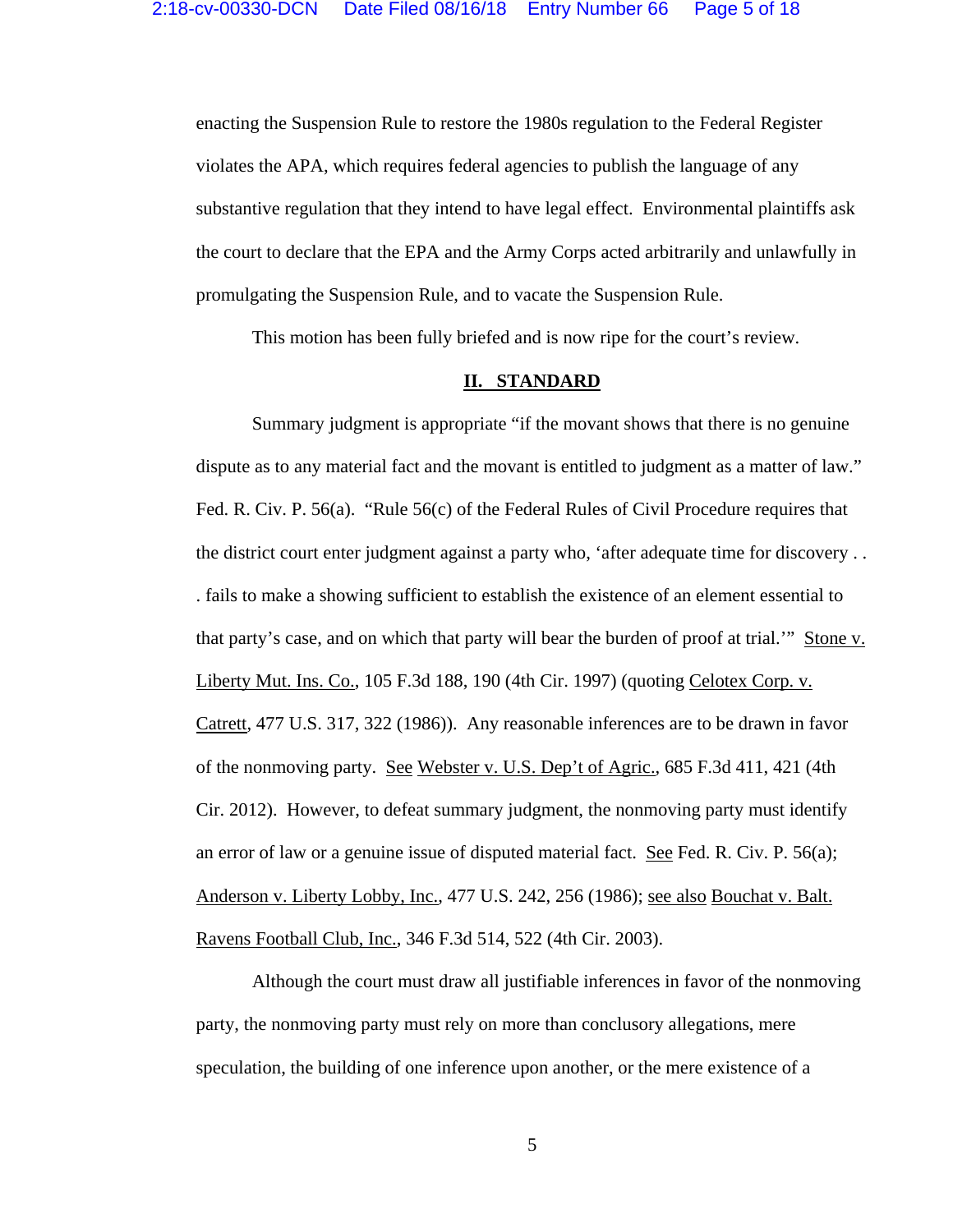scintilla of evidence. See Anderson, 477 U.S. at 252; Stone, 105 F.3d at 191. Rather, "a party opposing a properly supported motion for summary judgment . . . must 'set forth specific facts showing that there is a genuine issue for trial." Bouchat, 346 F.3d at 522 (quoting Fed. R. Civ. P. 56(e) (2002) (amended 2010)). If the adverse party fails to provide evidence establishing that the factfinder could reasonably decide in his favor, then summary judgment shall be entered "regardless of '[a]ny proof or evidentiary requirements imposed by the substantive law." Id. (quoting Anderson, 477 U.S. at 248).

### **III. DISCUSSION**

Environmental plaintiffs make three main arguments that the Suspension Rule violates the APA: (1) that the agencies violated the APA by refusing to solicit public comment on the merits of suspending the WOTUS rule and replacing it with previous regulations and guidance; (2) that the agencies violated the APA in refusing to consider the substantive implications of suspending the WOTUS rule; (3) that the agencies violated the APA in failing to publish the regulatory text that they intend to implement. The court addresses the first two grounds as one and agrees with environmental plaintiffs that the agencies' refusal to consider or receive public comments on the substance of the WOTUS Rule or the 1980s regulation did not provide a "meaningful opportunity for comment" as set forth in N. Carolina Growers' Ass'n, Inc. v. United Farm Workers, 702 F.3d 755 (4th Cir. 2012).<sup>1</sup> Because this ground is sufficient to grant summary judgment

<sup>&</sup>lt;sup>1</sup> All of the parties discuss in varying degrees the merits of the WOTUS rule. Environmental plaintiffs argue that the WOTUS rule better effectuates the purpose of the Act because "peer-reviewed science and practical experience" are clear that upstream waters such as the wetlands protected by the WOTUS rule "significantly affect the chemical, physical, and biological integrity of downstream waters." ECF No. 60 at 27, citing WOTUS Rule, 80 Fed. Reg. at 37,055. Business groups spend almost the entirety of their voluminous briefing arguing otherwise, and highlighting the flaws in the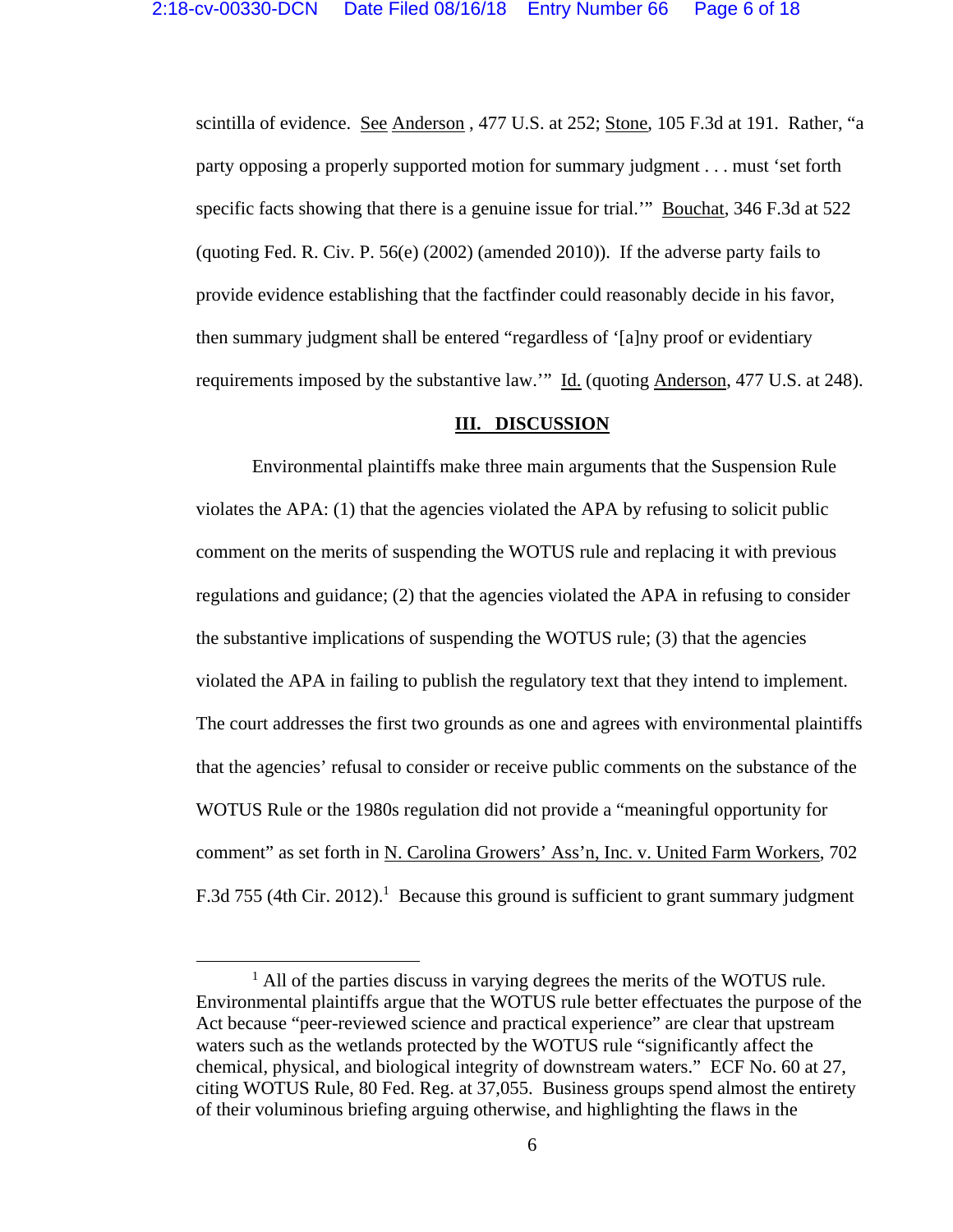for environmental plaintiffs, the court does not analyze environmental plaintiffs' third ground for relief.

# **A. Refusal to Solicit and Consider Public Comment on Merits of WOTUS Rule or 1980s regulation**

Environmental plaintiffs contend that in promulgating the Suspension Rule, the government violated the APA by refusing to solicit or consider any substantive comments on the change of regulatory definition to "waters of the United States" from the WOTUS Rule to the 1980s regulation. The court agrees.

Under 5 U.S.C. § 553, before promulgating a rule an agency must publish "[g]eneral notice of proposed rule making . . . in the Federal Register" and offer "an opportunity to participate in the rule making through submission of written data, views, or arguments." Case law also makes it clear that the notice is deemed defective if it does not "include sufficient detail on its content and basis in law and evidence to allow for meaningful and informed comment[.]" Am. Med. Ass'n v. Reno, 57 F.3d 1129, 1132 (D.C. Cir. 1995) (emphasis added). The court in Ohio Valley Envtl. Coal. v. U.S. Army Corps of Engineers, 674 F. Supp. 2d 783, 802 (S.D.W. Va. 2009) adopted the reasoning of Connecticut Light & Power Co. v. Nuclear Regulatory Comm'n, 673 F.2d 525 (D.C. Cir. 1982), where the D.C. Circuit held that "[t]he purpose of the comment period is to

WOTUS rule. The court reiterates that the issue currently before the court is not the merits of the WOTUS rule but the procedure by which the Suspension Rule was implemented. Many other courts are delving into the merits of the WOTUS rule—this court need not enter that fray. And indeed, it would violate the "case or controversy" requirement of Article III for it do so. See Deakins v. Monaghan, 484 U.S. 193, 199 (1988) ("Article III of the Constitution limits federal courts to the adjudication of actual, ongoing controversies between litigants."). The court has been tasked with determining the answer to a discrete question—whether the agencies violated the APA in promulgating the Suspension Rule.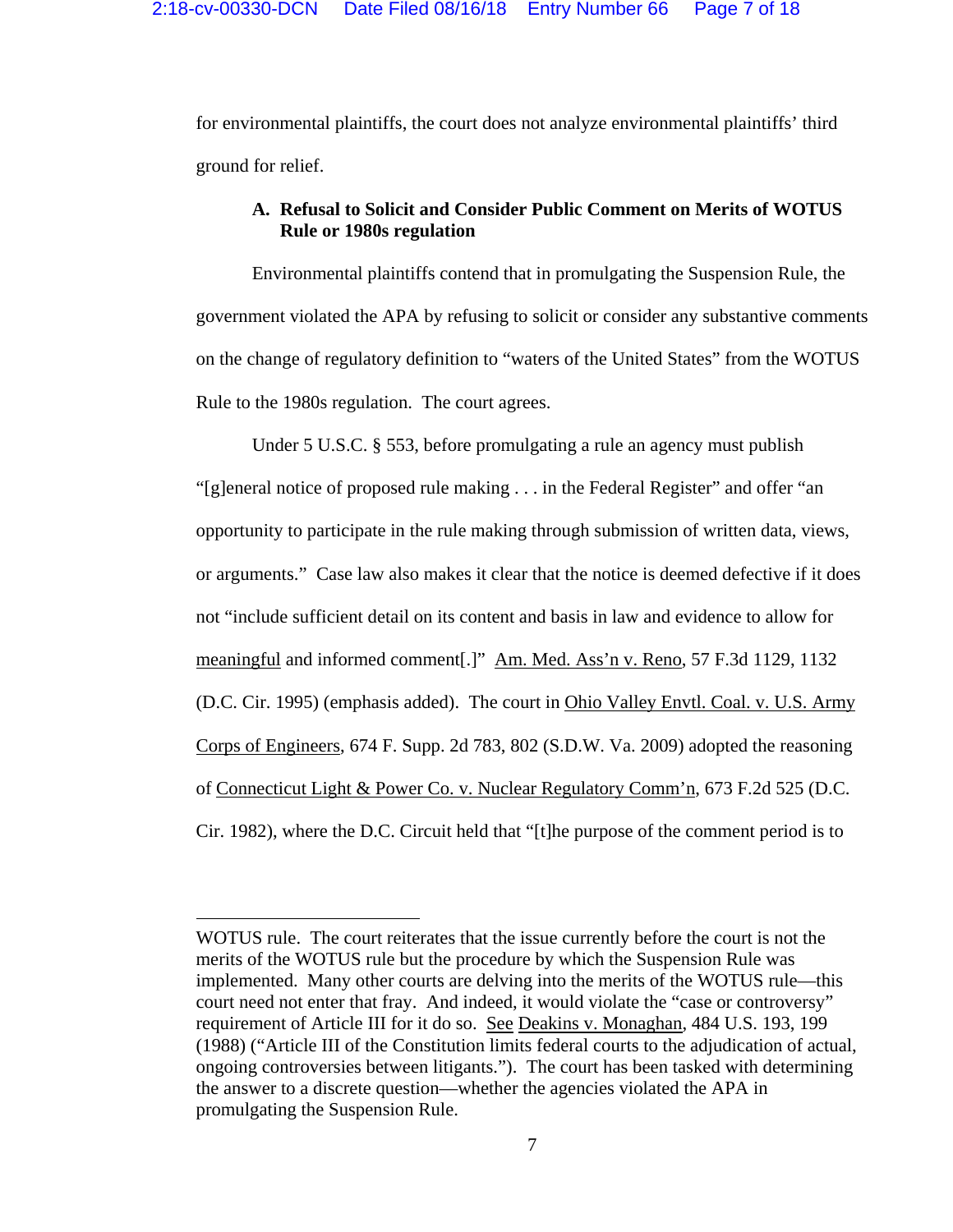allow interested members of the public to communicate information, concerns, and criticism" and that "[i]n order to allow for useful criticism, it is especially important for the agency to identify and make available technical studies and data that it has employed in reaching the decisions to propose particular rules."

In N. Carolina Growers' Ass'n, Inc., the Fourth Circuit made clear that an agency's suspension of a set of regulations and reinstatement of another set of regulations qualifies as "rule making" under the APA, triggering notice and comment requirements. Having established that the suspension of a rule requires the same substantive requirements of notice and comment rule making as the promulgation of that rule, the court now turns to whether the notice and comment rule making that occurred here was sufficient under § 553 and whether it allowed for "meaningful" comment. The court finds that it was not and did not.

In N. Carolina Growers' Ass'n, the Fourth Circuit analyzed an almost factually indistinguishable rule making attempt. The Secretary of Labor proposed in March 2009 to suspend the current 2008 regulations governing the admission of foreign workers for temporary employment in the agriculture sector and temporarily reinstate a 1987 regulation generally seen as more favorable to U.S. agricultural workers. N. Carolina Growers' Ass'n, Inc., 702 F.3d at 760. In doing so, the Secretary allowed for a ten day notice and comment period and specified that the Department of Labor would only consider comments on the suspension itself as opposed to any comments on the substantive merits of either the 2008 regulations or the 1987 regulations. Id. at 770. Two months after the comment period closed, DOL issued a final rule that reinstated the 1987 regulations. Id. at 761. Agricultural employers brought suit against the 2009 Suspension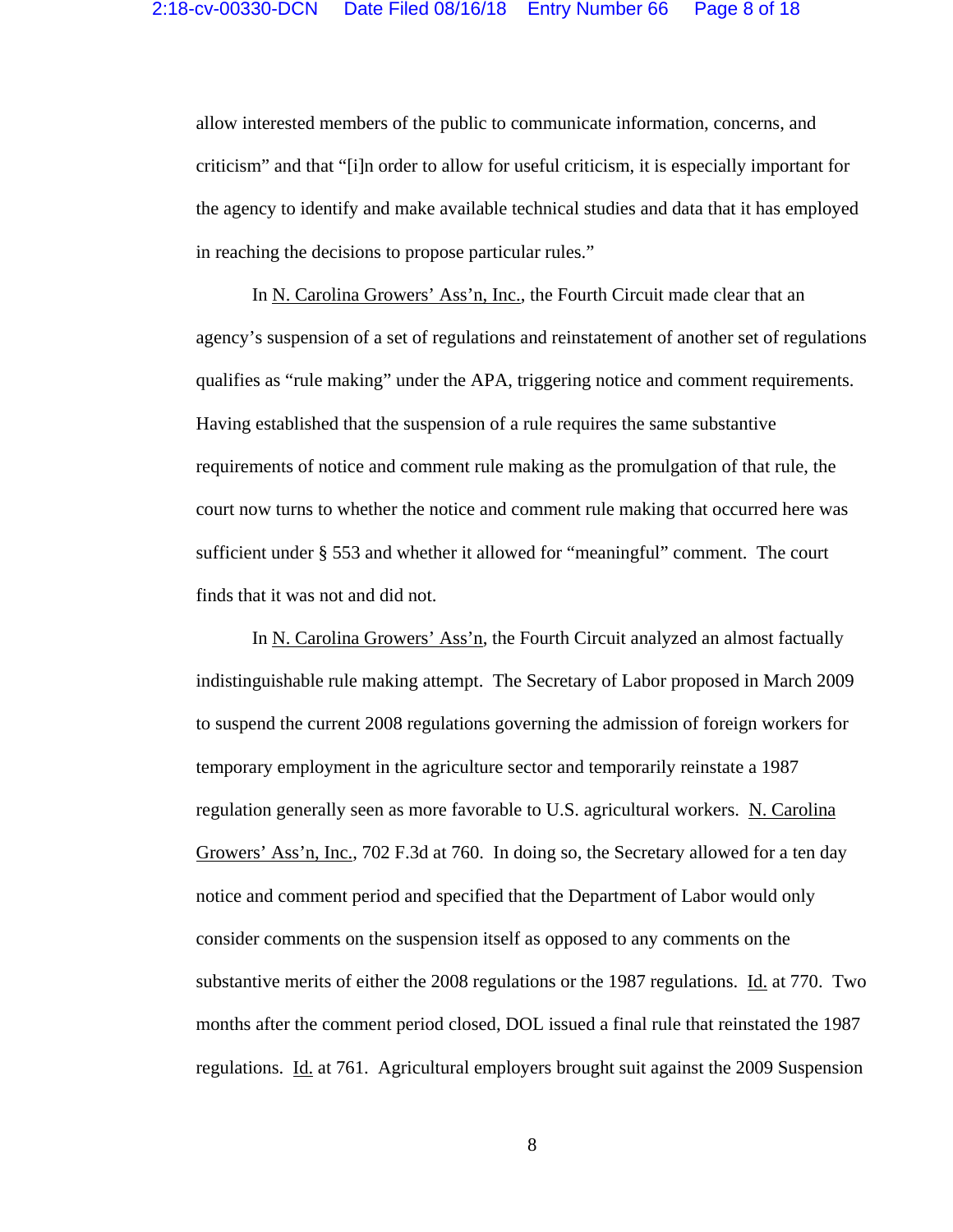Rule. Id. at 762. The Fourth Circuit noted that the 1987 rule "ceased to have any effect" upon publication of the 2008 rule, so its "reinstatement would have put in place a set of regulations that were new and different 'formulations' from the 2008 regulations." Id. at 765. The Fourth Circuit held that the Department of Labor's refusal to consider the substance of either the 2008 regulation or the 1987 regulation violated the APA as the merits of those rules were "integral to the proposed agency action" of suspending one set of rules and reinstating an earlier set of rules. Id. at 769. The Fourth Circuit ultimately held that the "the record clearly demonstrates that the Department did not satisfy its notice and comment obligations" under the APA. Id. at 769. It upheld the district court's permanent enjoinment of the March 2009 suspension rule. Id.

The court confronts an eerily similar set of facts here. On November 16, 2017, the agencies published a proposed rule to "review and revise" the definition of "waters of the United States." ECF No. 1, Ex. 1 Proposed Suspension Rule. The proposed rule explains that the Suspension Rule amends the effective date of the WOTUS rule to two years from the date of final action of the Suspension Rule. Id. at 3. In relevant part, the proposed rule states that the agencies "solicit comment as to whether it is desirable and appropriate to amend the effective date of the [WOTUS rule]," and that the agencies are "proposing to establish an effective date of two years after a final rule and seek comment on whether the time period should be shorter or longer, and whether delaying the effective date contributes to regulatory certainty." Id. at 12. It goes on to state that the Suspension Rule "does not undertake any substantive reconsideration of the [1980s regulation]" and so the agencies are not "soliciting on the specific content of [the 1980s regulation]" or the "scope of the definition of "waters of the United States" that the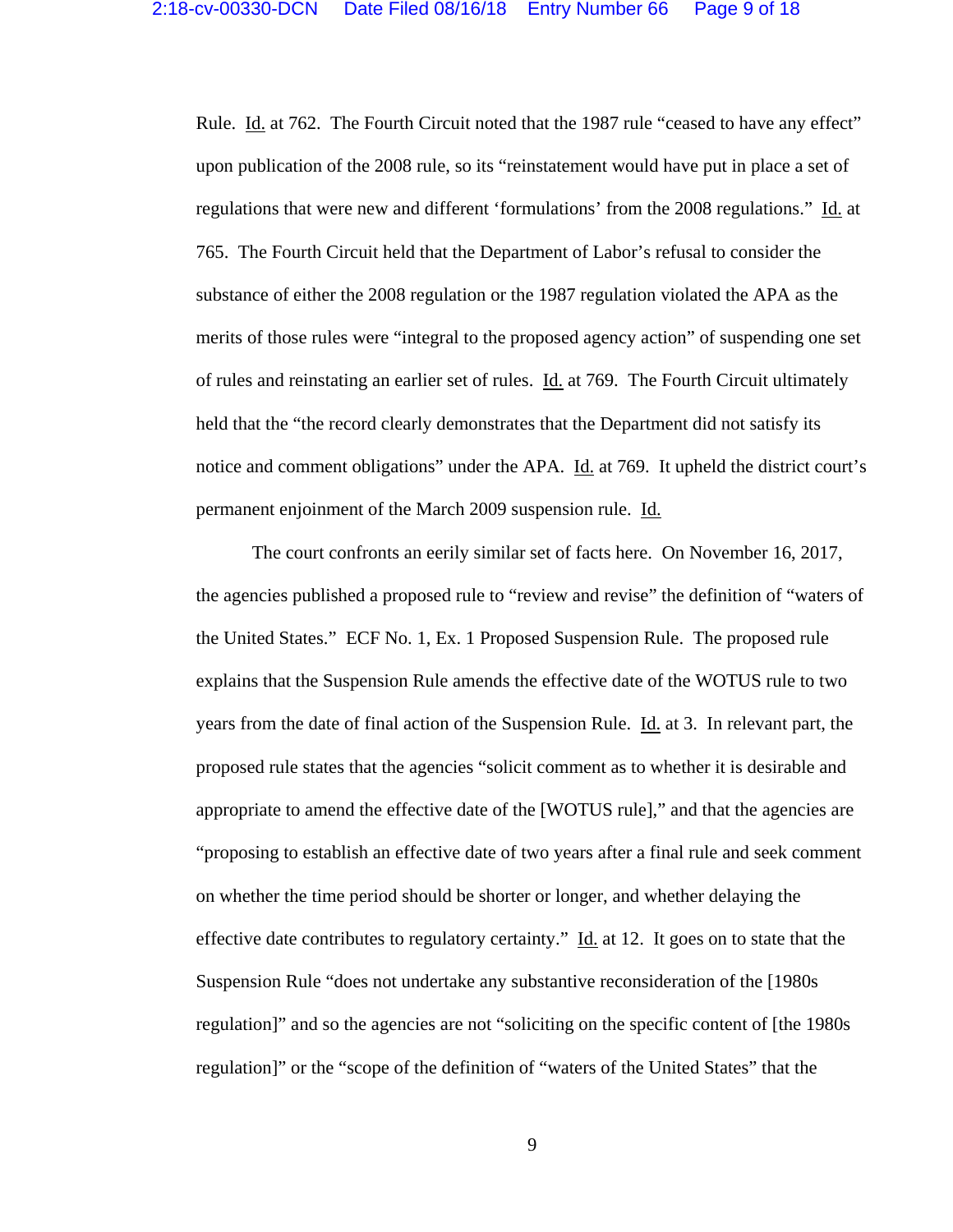agencies should ultimately adopt."  $\underline{Id}$  at 12–13. The proposed rule goes on to acknowledge that the request for comment is on "such a narrow topic," and that a "short comment period is reasonable." Id. at 10. In a "memorandum for the record," the agencies explain the rule making process for the Suspension Rule. In that memorandum, the agencies explain that the Suspension Rule is considered "step 1" of the process to rescind the WOTUS rule and to recodify the 1980s regulation. ECF No. 60, Ex. 2, EPA Memorandum for the Record on Suspension Rule Rule making Process. The Suspension Rule would, according to this memorandum, "maintain the legal status quo and thereby provide clarity and certainty for regulated entities, the states and tribes, and the public." Id. This memorandum further explains that it will engage in "step 2" of rule making by developing a final rule in "no more than two years." Id.

As the Fourth Circuit made clear in <u>N.C. Growers Association</u>, when an agency refuses to consider comments on a rule's substance and merits in issuing a suspension rule that reinstates an earlier regulation, the content restriction is "so severe in scope" that "by preventing any discussion of the 'substance or merits' of either set of regulations" the opportunity for comment "cannot be said to have been a 'a meaningful opportunity." N.C. Growers' Ass'n, 702 F.3d at 770. Here, the Suspension Rule explicitly restricted public comments to "whether it [was] desirable and appropriate to add an applicability date" to the WOTUS rule and whether the two-year delay in implementing what would be an ultimately revised definition of the "waters of the United States" should be "shorter or longer." The text of the proposed rule and the EPA Memorandum for the Record on Suspension Rule Rulemaking Process make clear that the agencies did not solicit any comments on the merits of the WOTUS rule or the merits of the 1980s regulation before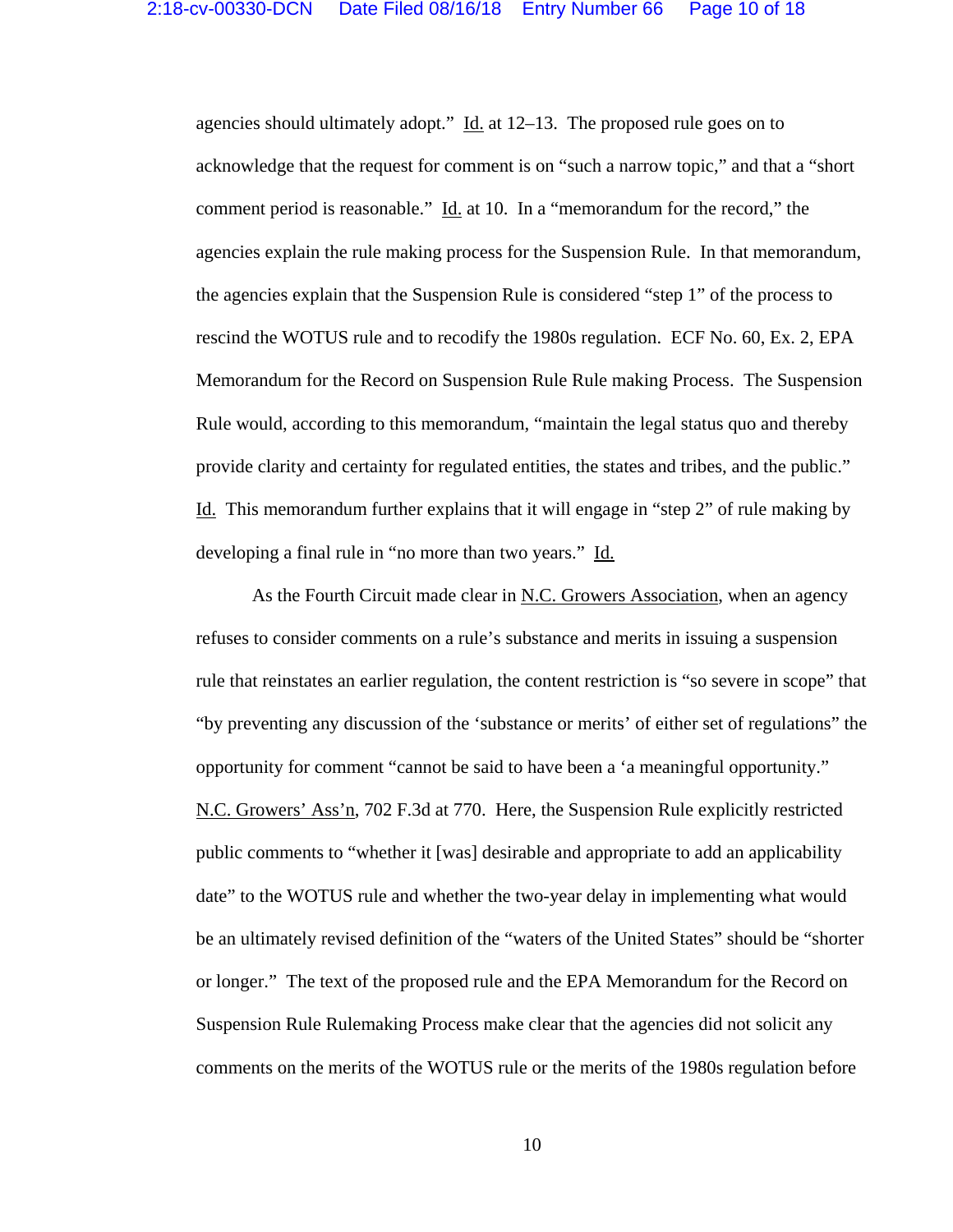issuing the Suspension Rule. The agencies refused to engage in a substantive reevaluation of the definition of the "waters of the United States" even though the legal effect of the Suspension Rule is that the definition of "waters of the United States" ceases to be the definition under the WOTUS rule and reverts to the definition under the 1980s regulation. The definition of "waters of the United States" is drastically different under these two regulations. Environmental plaintiffs point to a string of recent cases where the courts have set aside similarly hastily enacted rules:<sup>2</sup>

Clean Air Council v. Pruitt, 862 F.3d 1, 9 (D.C. Cir. 2017) (vacating the EPA's attempt to temporarily stay a Clean Air Act regulation without "comply[ing] with the … APA …, including its requirements for notice and comment"); Open Communities All. v. Carson, 286 F. Supp. 3d 148, 152 (D.D.C. Dec. 23, 2017) (enjoining the defendant agency's attempt, "without notice and comment or particularized evidentiary findings, … [to] delay[] almost entirely by two years implementation of a rule" adopted by the previous administration); Pennsylvania v. Trump, 281 F. Supp. 3d 553, \*1, \*9–10 (E.D. Pa. Dec. 15, 2017) (enjoining two new "Interim Final Rules" based on the defendant agencies' attempt to "bypass notice and comment rule making"); Nat'l Venture Capital Ass'n v. Duke, 291 F. Supp. 3d 5, 8 (D.D.C. Dec. 1, 2017) (vacating the defendant agency's "decision to delay the implementation of an Obama-era immigration rule … without providing notice or soliciting comment from the public"); California v. U.S. Bureau

  $2$  To this litany of cases, the court adds two more from the last several months— Nat. Res. Def. Council v. Nat'l Highway Traffic Safety Admin., 894 F.3d 95, 113 (2d Cir. 2018) and Children's Hosp. of the King's Daughters, Inc. v. Azar, --- F.3d ----, 2018 WL 3520399 (4th Cir. July 23, 2018). In Nat. Res. Def. Council, petitioners claimed that the National Highway Traffic Safety Administration ("NHTSA") violated the APA when it indefinitely delayed the effective date of a rule that would have increased penalties for violations of certain vehicle environmental standards. NRDC, 894 F.3d at 100. The Second Circuit held that the NHTSA violated the APA by "annou ncing the Suspension Rule without having first undertaken notice and comment rulemaking." In Children's Hosp. of the King's Daughters, Inc., the Fourth Circuit held that the Department of Health & Human Services ("HHS") violated the APA in changing the methodology by which HHS calculated financial assistance available to hospitals that served "a disproportionate number" of low-income patients without complying with the notice and comment rulemaking requirements of the APA. Children's Hosp. of the King's Daughters, Inc., 2018 WL 3520399, at \*1 (4th Cir. July 23, 2018). As these cases make clear, this court is but the latest in a series to recently find that an agency's delay of a properly promulgated final rule circumvented the APA.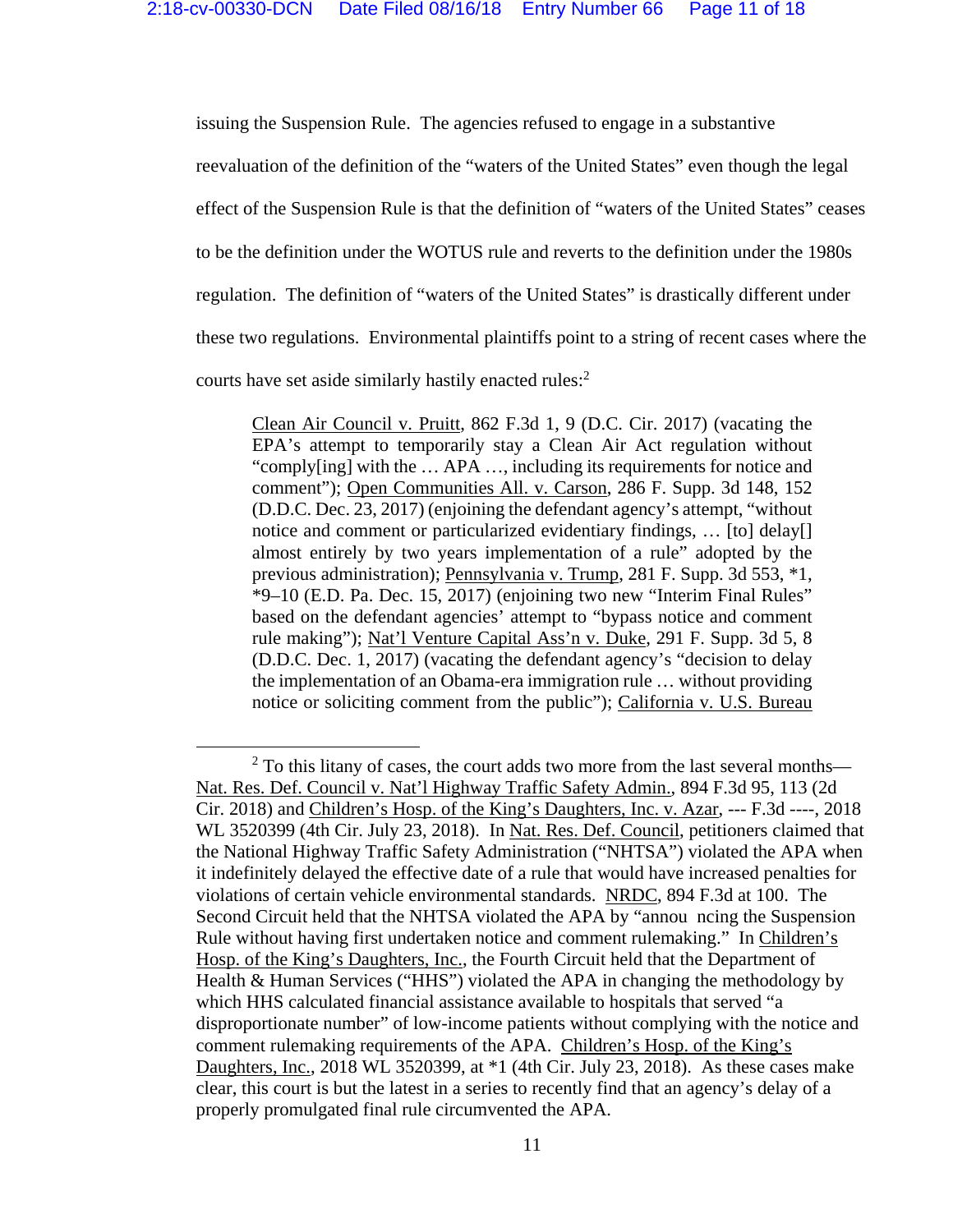of Land Mgmt., 277 F. Supp. 3d 1106, 1111, 1120 (N.D. Cal. Oct. 4, 2017) (holding that the defendant agency's attempt to postpone a regulation's compliance dates "after the rule's effective date had already passed … violated the APA's notice and comment requirements by effectively repealing the [r]ule without engaging in the process for obtaining comment from the public"); Becerra v. U.S. Dep't of the Interior, 276 F. Supp. 3d 953, 966 (N.D. Cal. Aug. 30, 2017) (holding that the defendant agency violated the APA in "fail[ing] to give the public an opportunity to weigh in with comments" before attempting to postpone a rule that had already taken effect).

ECF No. 60 at 2–3. The government argues that the Suspension Rule is distinguishable from these cases because in those cases the agency undertook a "delay, suspen[sion], or otherwise [change]" in regulations during reconsideration without engaging in notice and comment rule making, whereas here the agencies conducted notice and comment rule making. ECF No. 62 at 23. But it is the agencies' decision to promulgate the Suspension Rule without allowing the public to comment on the substance of either the WOTUS Rule or the 1980s regulation that renders the notice-and-comment rule making infirm under the APA. An illusory opportunity to comment is no opportunity at all.

In determining whether the opportunity for notice and comment was "meaningful," the court also finds persuasive the differences in rule making between the WOTUS rule and Suspension Rule. In North Carolina Growers' Ass'n, Inc., 702 F.3d at 770, the Fourth Circuit noted that "the APA has not prescribed a minimum number of days necessary to allow for adequate comment" but suggested that a 10-day comment period is rarely sufficient absent exigent circumstances. There, the Fourth Circuit considered the fact that the 11,000 comments that the agency received during the 2008 rule making compared to the 800 received during the abbreviated ten-day period of rule making for the 2009 rule in finding that the Department of Labor did not provide a "meaningful opportunity" to comment. Here, the WOTUS rule received over one million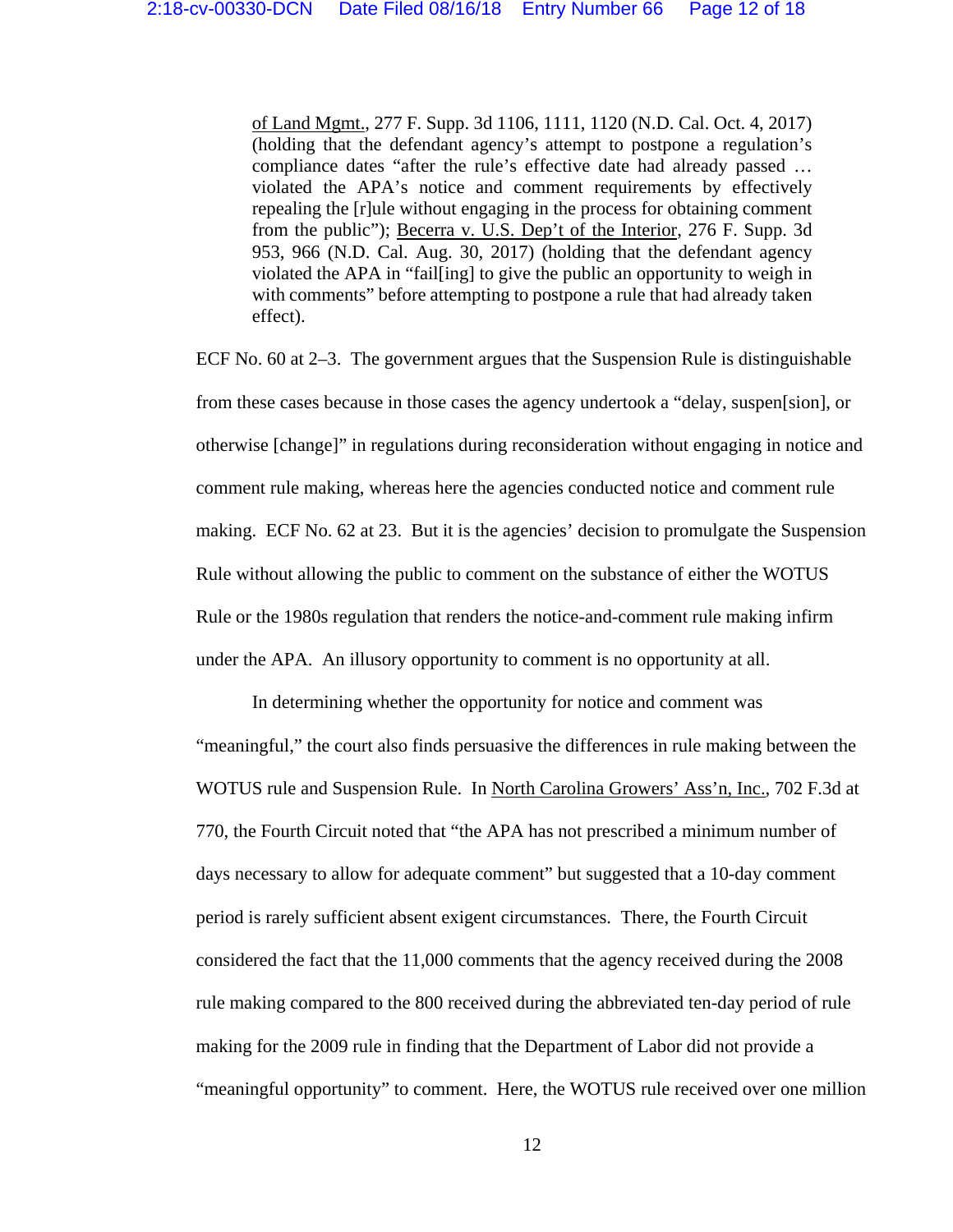public comments during a notice-and-comment period that was over 200 days, and the rule making process itself involved over four years of reviewing thousands of peerreviewed scientific studies. WOTUS Rule, 80 Fed. Reg. 37, 054 (June 29, 2015). This stands in sharp contrast to the Suspension Rule, which received over 680,000 public comments in the few weeks that public comment was open and was promulgated in mere months in a process that involved instructing the public to withhold substantive comments and did not consider any scientific studies. ECF No. 60, Ex. 1, EPA Rule making Memo. While not determinative, the length of the rule making process is also a factor in the court's analysis.

The government contends that the Suspension Rule is just that—a suspension of the WOTUS rule. It is not, according to the government, a repeal or rescission of the WOTUS rule. The government's stated rationale for the Suspension Rule is also what the government attempts to use to distinguish this case from the Department of Labor regulation that was found to violate the APA in <u>N.C. Growers Association</u>—that the WOTUS rule has been ensnared in litigation and its suspension would reduce "uncertainly and confusion" in the regulated community from that litigation. ECF No. 19, Ex. 1 Suspension Rule. It is not uncommon for administrative rules to face judicial challenges by regulated entities. The court cases challenging an administrative rule does not mean that agencies may disregard the procedural requirements of the APA. The government has pointed to no language in N.C. Growers Association to indicate as much. The court finds that under N.C. Growers Association, the content restriction on the scope of public comments that the agencies levied during the rule making process for the Suspension Rule "cannot be said to have been 'a meaningful opportunity.'" N. Carolina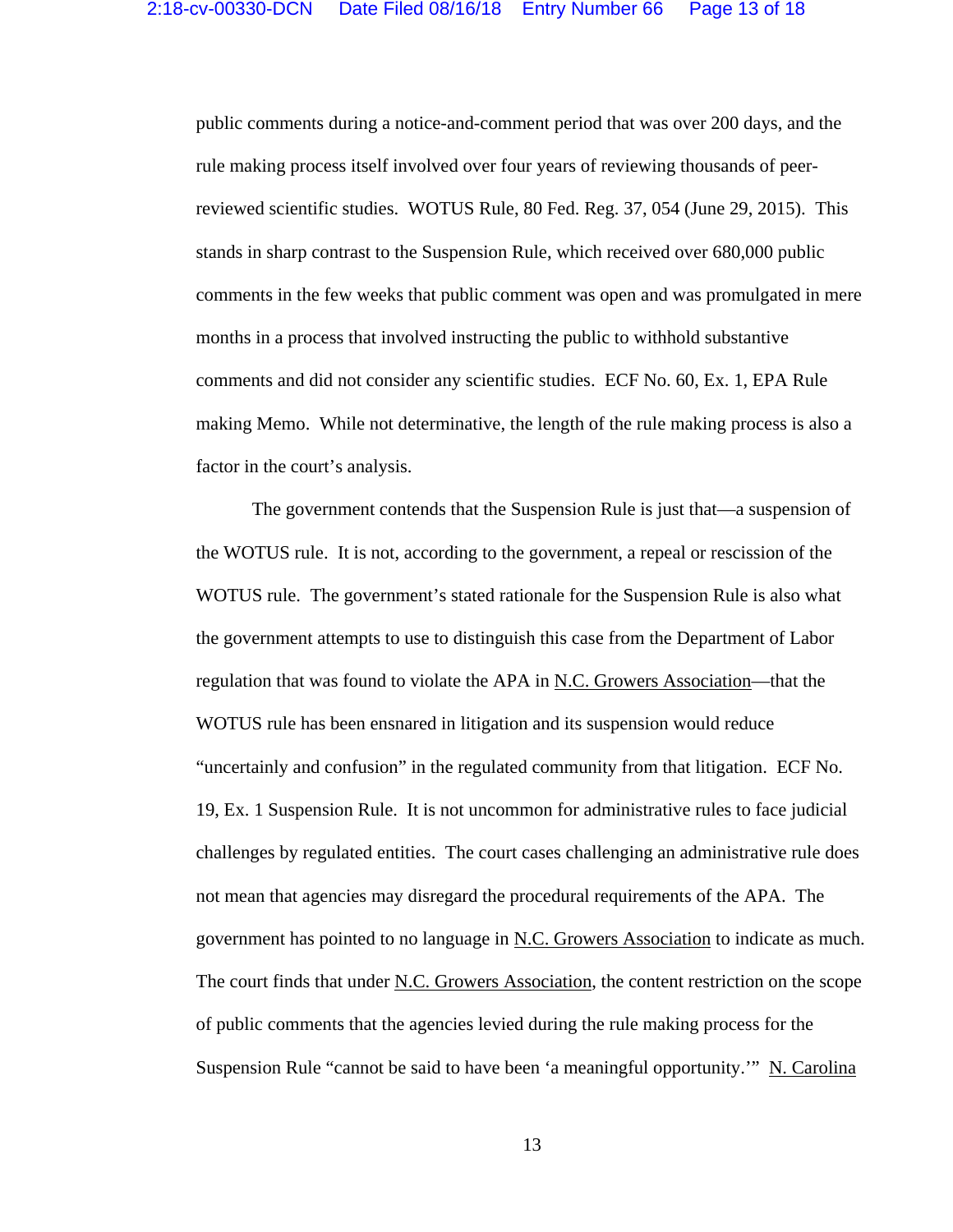Growers' Ass'n, Inc., 702 F.3d at 770 (quoting Prometheus Radio Project v. F.C.C., 652 F.3d 431, 450 (3d Cir. 2011)).

"An agency's view . . . may change. . . . But an agency changing its course must supply a reasoned analysis." Motor Vehicle Mfrs. Ass'n of U.S., Inc. v. State Farm Mut. Auto. Ins. Co., 463 U.S. 29, 57 (1983). No such "reasoned analysis" was provided in the promulgation of the Suspension Rule. By refusing to allow public comment and consider the merits of the WOTUS rule and the 1980s regulation, the agencies did not allow a "meaningful opportunity" to comment. As such, the court finds that the agencies were arbitrary and capricious in promulgating the Suspension Rule. It vacates the Suspension Rule for this reason. To allow the type of administrative evasiveness that the agencies demonstrated in implementing the Suspension Rule would allow government to become "a matter of the whim and caprice of the bureaucracy." N.C. Growers' Ass'n, 702 F.3d at 772 (Wilkinson, J., concurring). Certainly, different administrations may implement different regulatory priorities, but the APA "requires that the pivot from one administration's priorities to those of the next be accomplished with at least some fidelity to law and legal process." Id. at 772. The agencies failed to promulgate the Suspension Rule with that required fidelity here. The court cannot countenance such a state of affairs.<sup>3</sup>

 $3$  Now, environmental plaintiffs made an additional argument that has less credence. Specifically, that the Suspension Rule is inconsistent with the purpose of the Act and so runs contrary to the requirement that an agency "show that . . . [a] new policy is permissible under the statute" under which the rule is promulgated. ECF No. 60 at 21, quoting F.C.C. v. Fox Television Stations, Inc., 556 U.S. 502, 515 (2009). The court is not convinced—the Suspension Rule restores the regulatory definition of "waters of the United States" to the 1980s regulation. From the 1980s until 2015, when the WOTUS rule was enacted, it was that definition of "waters of the United States" that the EPA operated under. Environmental plaintiffs have not alleged that the 1980s regulation was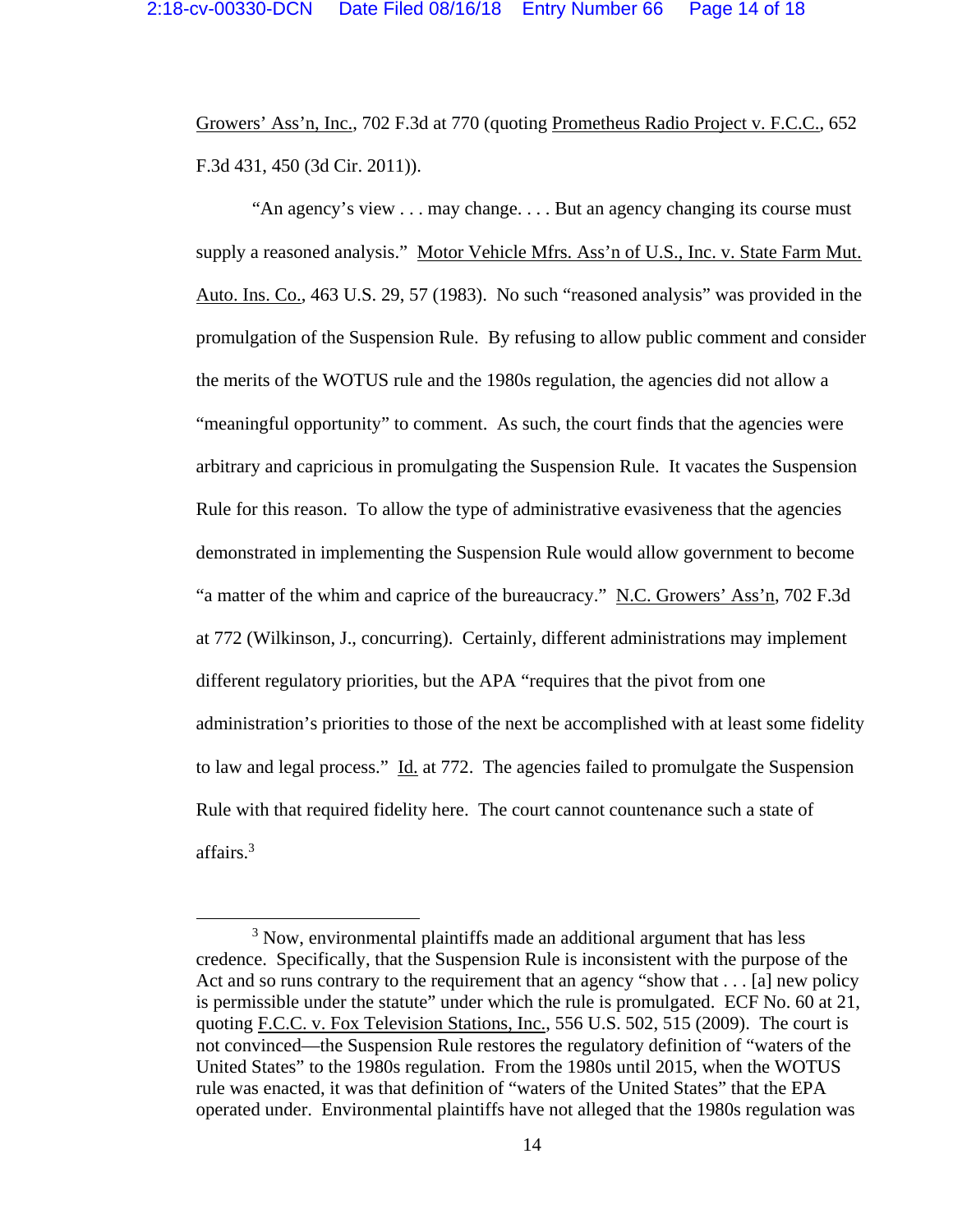### **B. Geographic Scope of Injunction**

Having determined that the agencies violated the APA in promulgating the Suspension Rule, the court must now determine the scope of the injunction. Environmental plaintiffs ask for a nationwide injunction, while the government and business groups urge the court to geographically limit the scope of the injunction. The court refuses to do so.

It is well-established that "district courts have broad discretion when fashioning injunctive relief." Ostergren v. Cuccinelli, 615 F.3d 263, 288 (4th Cir. 2010). They may issue nationwide injunctions consistent with the principle that the choice of relief "should be carefully addressed to the circumstances of the case and should be no more burdensome to the defendant than necessary to provide complete relief to the plaintiffs." Int'l Refugee Assistance Project v. Trump, 857 F.3d 554, 605 (4th Cir.), as amended (May 31, 2017), as amended (June 15, 2017), cert. granted, 137 S. Ct. 2080, (2017), and vacated and remanded on other grounds sub nom. Trump v. Int'l Refugee Assistance, 138 S. Ct. 353 (2017). "[T]he Constitution vests the District Court with 'the judicial power of the United States.' That power is not limited to the district wherein the court sits but extends across the country. It is not beyond the power of a court, in appropriate circumstances, to issue a nationwide injunction." Texas v. United States, 809 F.3d 134, 188 (5th Cir. 2015) (quoting U.S. Const. Art. III, § 1). The Supreme Court has made clear that "the scope of injunctive relief is dictated by the extent of the violation

ever successfully attacked in its nearly 30-year history as impermissible under the Act or somehow inconsistent with the Act's objective of "restor[ing] and maintain[ing] the ... integrity of the Nation's waters." 33 U.S.C. § 1251(a).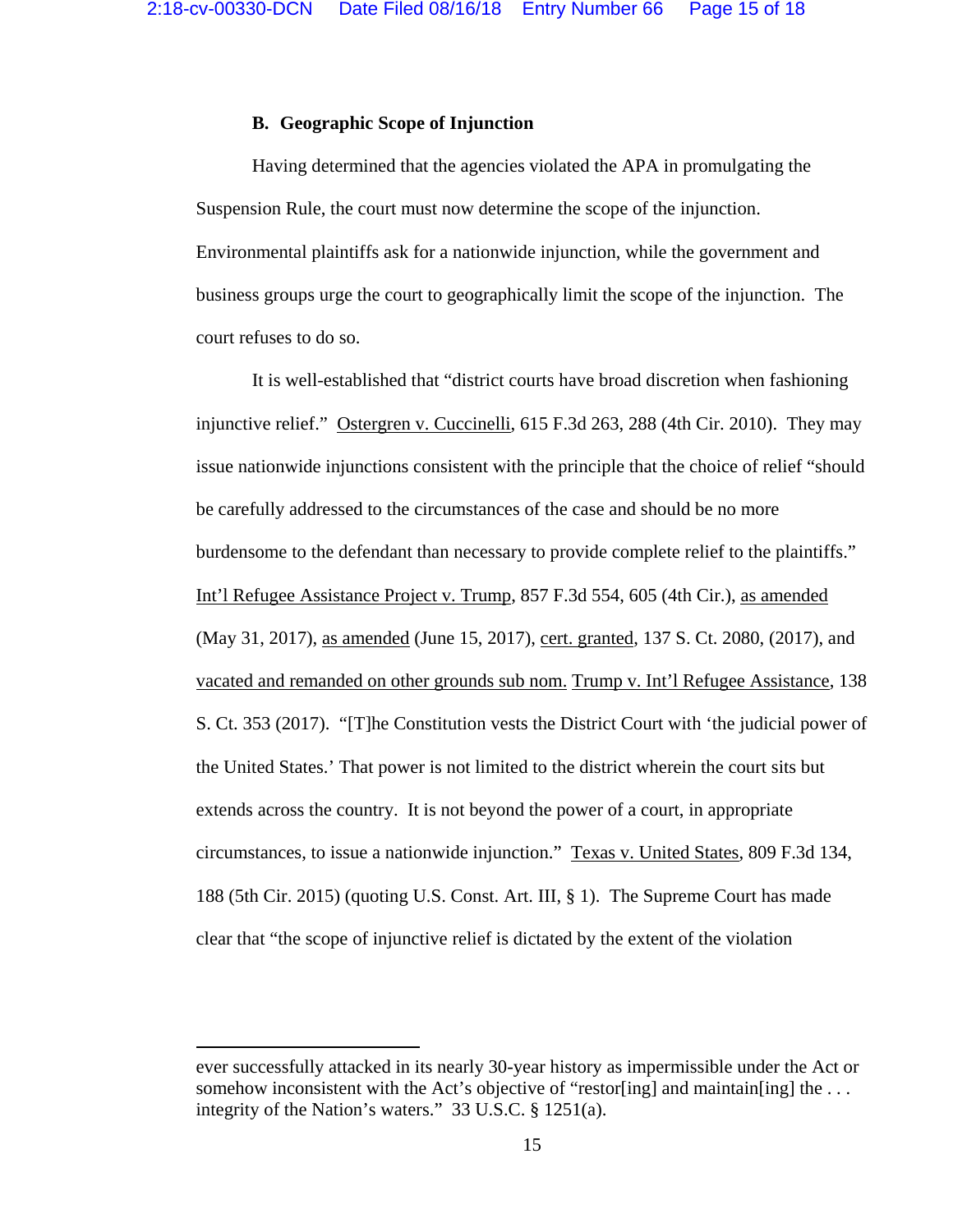established, not by the geographical extent of the plaintiff class." Califano v. Yamasaki, 442 U.S. 682, 702 (1979).

The government argues that if the court chooses to enjoin the Suspension Rule, it should not issue a nationwide injunction. But the court sees no principled reason why the Suspension Rule should be enjoined in some states but not others. First, environmental plaintiffs are located throughout the United States. In Richmond Tenants Org., Inc. v. Kemp, 956 F.2d 1300, 1307 (4th Cir. 1992), the Fourth Circuit upheld a nationwide injunction where plaintiffs brought suit against the "Forfeiture Project," a federal program designed to remove drug offenders from public housing that did not grant potential evictees advance notice and an opportunity to be heard. The district court enjoined the Forfeiture Project nationwide, finding that the Due Process Clause of the Fifth Amendment "requires the government to provide for notice and an opportunity to be heard before a tenant may be evicted." Id. at 1307. Here too, the challenged conduct causes harm in multiple jurisdictions across the country.

Second, environmental plaintiffs have brought a facial challenge to agency action under the APA. In Harmon v. Thornburgh, 878 F.2d 484, 495 n.21 (D.C. Cir. 1989), the D.C. Circuit reasoned that "[w]hen a reviewing court determines that agency regulations are unlawful, the ordinary result is that the rules are vacated—not that their application to the individual petitioners is proscribed." See also Nat'l Min. Ass'n v. U.S. Army Corps of Engineers, 145 F.3d 1399, 1406 (D.C. Cir. 1998) (invalidating an agency rule and affirming the nationwide injunction); Texas v. United States, 2016 WL 7852330, at \*3 (N.D. Tex. Nov. 20, 2016) ("A nationwide injunction is appropriate in this case because Plaintiffs have presented a strong facial challenge to the Guidelines, arguing they violate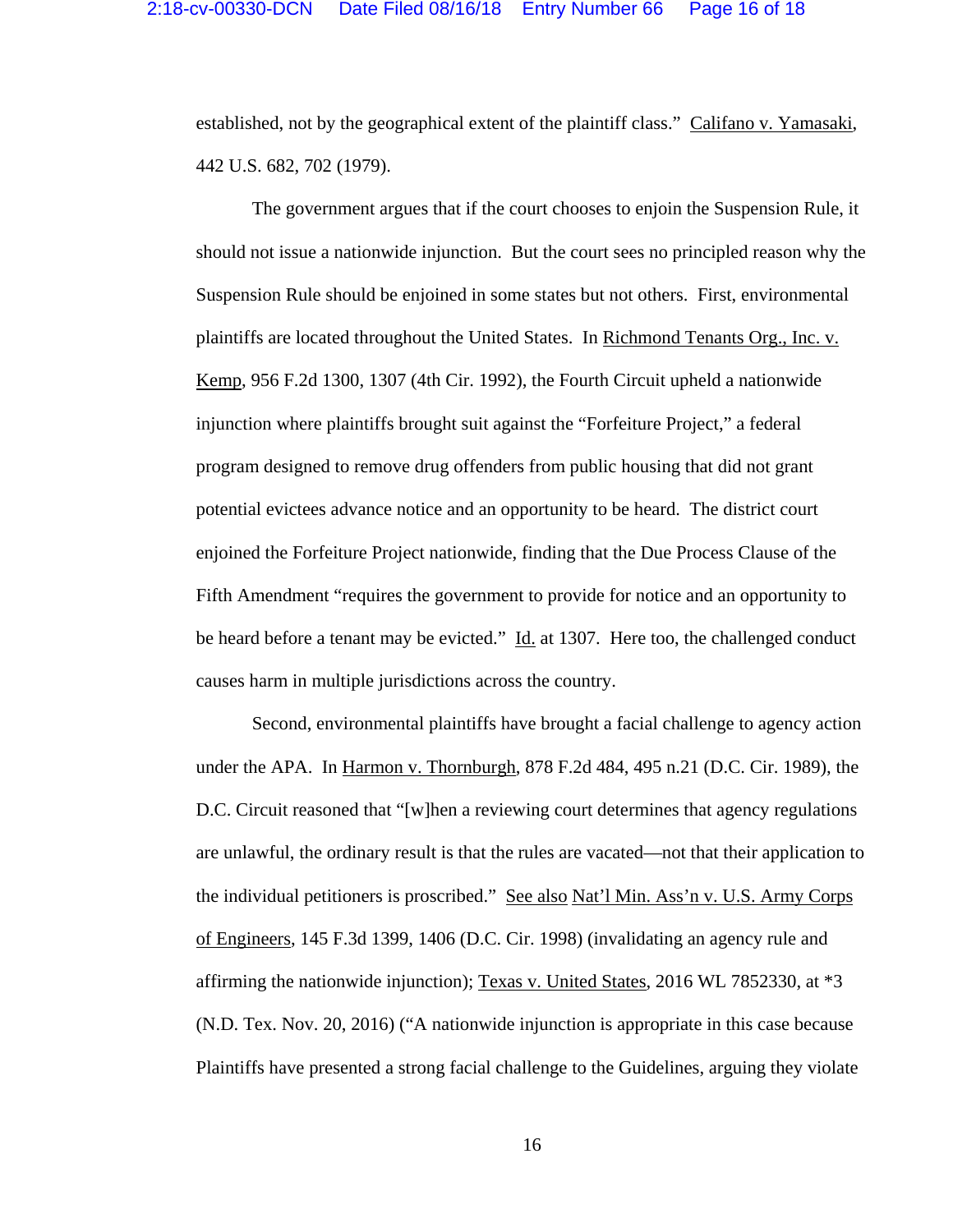the [APA] by skirting the notice and comment process and contradicting existing law."); Earth Island Inst. v. Ruthenbeck, 490 F.3d 687, 699 (9th Cir. 2007), (rev'd in part on other grounds), ("The nationwide injunction, as applied to our decision to affirm the district court's invalidation of 36 C.F.R. §§ 215.12(f) and 215.4(a), is compelled by the text of the Administrative Procedure Act . . .").

Finally, and perhaps most saliently, a nationwide injunction is "necessary to provide complete relief." Madsen v. Women's Health Ctr., Inc., 512 U.S. 753, 778 (1994); see also Easyriders Freedom F.I.G.H.T. v. Hannigan, 92 F.3d 1486, 1501–02 (9th Cir. 1996) ("[A]n injunction is not necessarily made overbroad by extending benefit or protection to persons other than prevailing parties in the lawsuit—even if it is not a class action—if such breadth is necessary to give prevailing parties the relief to which they are entitled."). The Suspension Rule affects a vast array of wetlands across the United States, and environmental plaintiffs have provided affidavits that articulate the concerns of their members with how the Suspension Rule will affect downstream waters not just in South Carolina or even within the Fourth Circuit but throughout the United States. ECF No. 64, Exs. 4–6. For example, a member of plaintiff American Rivers "fishes in Montana, Wyoming, Colorado, New Mexico, South Carolina, North Carolina, Tennessee, New York, Vermont, Utah, California, and Washinton." ECF No. 60, Ex. 8, Bob Irvin Declaration. A member of plaintiff Clean Water Action "has kayaked in streams from Georgia to Pennsylvania, and regularly paddles in Maryland and Virginia." ECF No. 60, Ex. 16, Gary Steinburg Declaration. And so on. It is clear that the Suspension Rule's